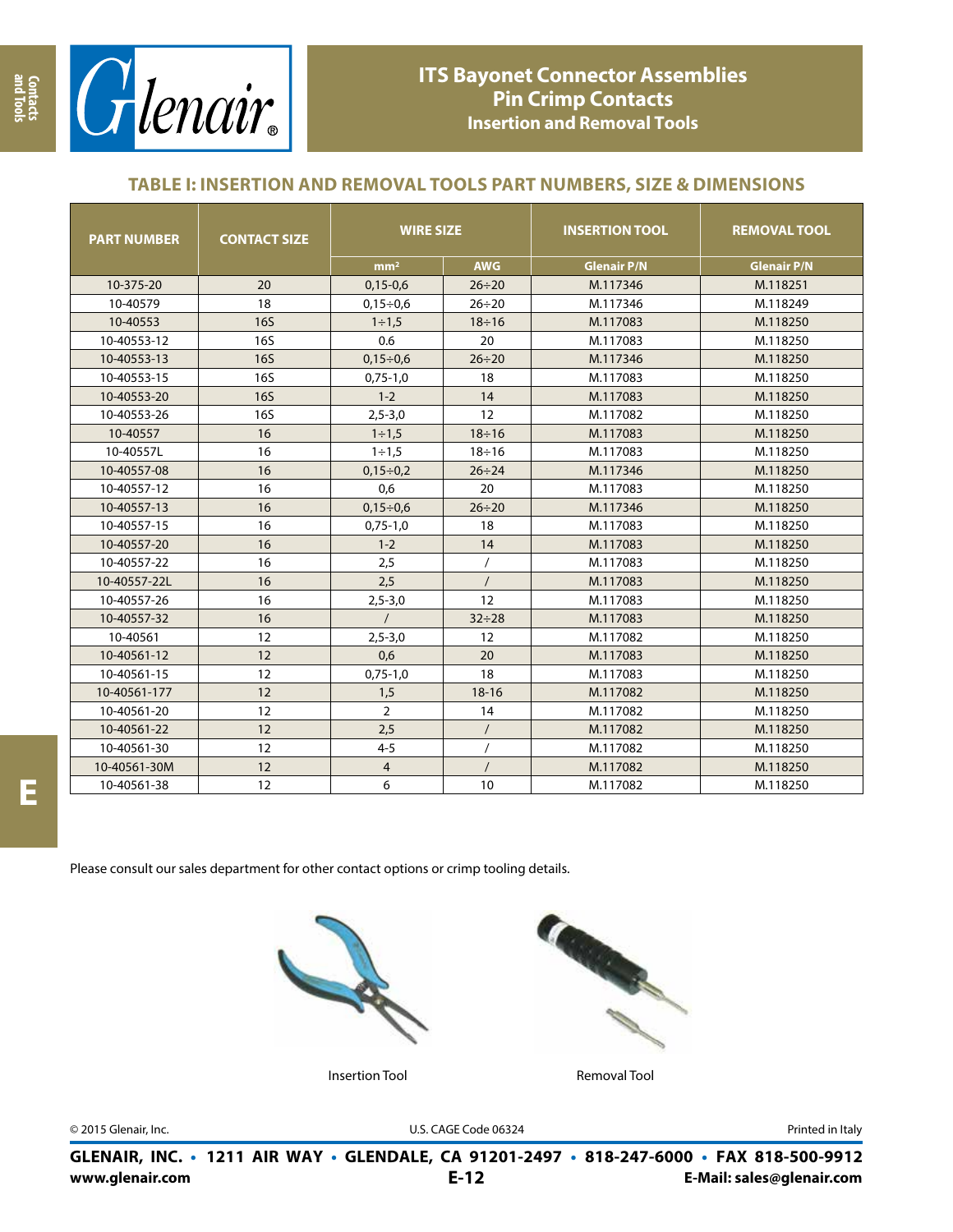

### **TABLE I: INSERTION AND REMOVAL TOOLS PART NUMBERS, SIZE & DIMENSIONS**

| <b>PART NUMBER</b> | <b>CONTACT SIZE</b> | <b>WIRE SIZE</b> |                | <b>INSERTION TOOL</b> | <b>REMOVAL TOOL</b> |  |
|--------------------|---------------------|------------------|----------------|-----------------------|---------------------|--|
|                    |                     | mm <sup>2</sup>  | <b>AWG</b>     | <b>Glenair P/N</b>    | <b>Glenair P/N</b>  |  |
| 10-40792           | 8                   | 9                | 8              | M.117344              | M.118260            |  |
| 10-40792-15        | 8                   | $0,75-1,0$       | 18             | M.117082              | M.118260            |  |
| 10-40792-18        | 8                   | $1\div 2$        | $18 \div 14$   | M.117082              | M.118260            |  |
| 10-40792-20        | 8                   | $\overline{2}$   | 14             | M.117082              | M.118260            |  |
| 10-40792-26        | 8                   | $2,5 - 3,0$      | 12             | M.117082              | M.118260            |  |
| 10-40792-30        | 8                   | $4 - 5$          | $\prime$       | M.117082              | M.118260            |  |
| 10-40792-38        | 8                   | 6                | 10             | M.117344              | M.118260            |  |
| 10-40792-50        | 8                   | 10               |                | M.117344              | M.118260            |  |
| 10-40792-58        | 8                   | 13,2             | 6              | M.117344              | M.118260            |  |
| 10-113474-4P       | 4                   | 25               | 4              | M.117347              | M.118270            |  |
| 10-113474-4P-22    | $\overline{4}$      | 2,5              | $\prime$       | M.117082              | M.118270            |  |
| 10-113474-4P-26    | 4                   | $2,5 - 3,0$      | 12             | M.117082              | M.118270            |  |
| 10-113474-4P-30    | 4                   | $4 - 5$          | $\prime$       | M.117082              | M.118270            |  |
| 10-113474-4P-38    | 4                   | 6                | 10             | M.117344              | M.118270            |  |
| 10-113474-4P-50    | $\overline{4}$      | 10               | $\prime$       | M.117344              | M.118270            |  |
| 10-113474-4P-58    | 4                   | 13,2             | 6              | M.117344              | M.118270            |  |
| 10-113474-4P-62    | 4                   | 16               | $\prime$       | M.117347              | M.118270            |  |
| 10-113474-1P       | 0                   | 50-60            | 0              | M.117348              | M.118280            |  |
| 10-113474-1P-107   | $\mathbf 0$         | 50               |                | M.117348              | M.118280            |  |
| 10-113474-1P-72    | 0                   | $22 - 25$        | $\overline{4}$ | M.117347              | M.118280            |  |
| 10-113474-1P-35    | $\pmb{0}$           | 35               | $\prime$       | M.117348              | M.118280            |  |
| 10-113474-1P-45    | 0                   | 9                | 8              | M.117344              | M.118280            |  |
| 10-113474-1P-50    | $\mathbf 0$         | 10               |                | M.117344              | M.118280            |  |
| 10-113474-1P-58    | 0                   | 13,2             | 6              | M.117344              | M.118280            |  |
| 10-113474-1P-62    | $\Omega$            | 16               | $\prime$       | M.117347              | M.118280            |  |
| 10-113474-0P       | 4/0                 | 107              | 4/0            | $\prime$              | $\prime$            |  |
| 10-113474-0P-78    | 4/0                 | 25               | $\prime$       |                       | $\prime$            |  |
| 10-113474-0P-107   | 4/0                 | 50               | $\prime$       |                       | $\prime$            |  |
| 10-113474-0P-144   | 4/0                 | 70               | $\prime$       |                       | $\prime$            |  |

**E**

Please consult our sales department for other contact options or crimp tooling details.





Insertion Tool **Removal Tool** 

© 2015 Glenair, Inc. U.S. CAGE Code 06324 Printed in Italy

**www.glenair.com E-Mail: sales@glenair.com GLENAIR, INC. • 1211 AIR WAY • GLENDALE, CA 91201-2497 • 818-247-6000 • FAX 818-500-9912 E-13**

**Contacts and Tools**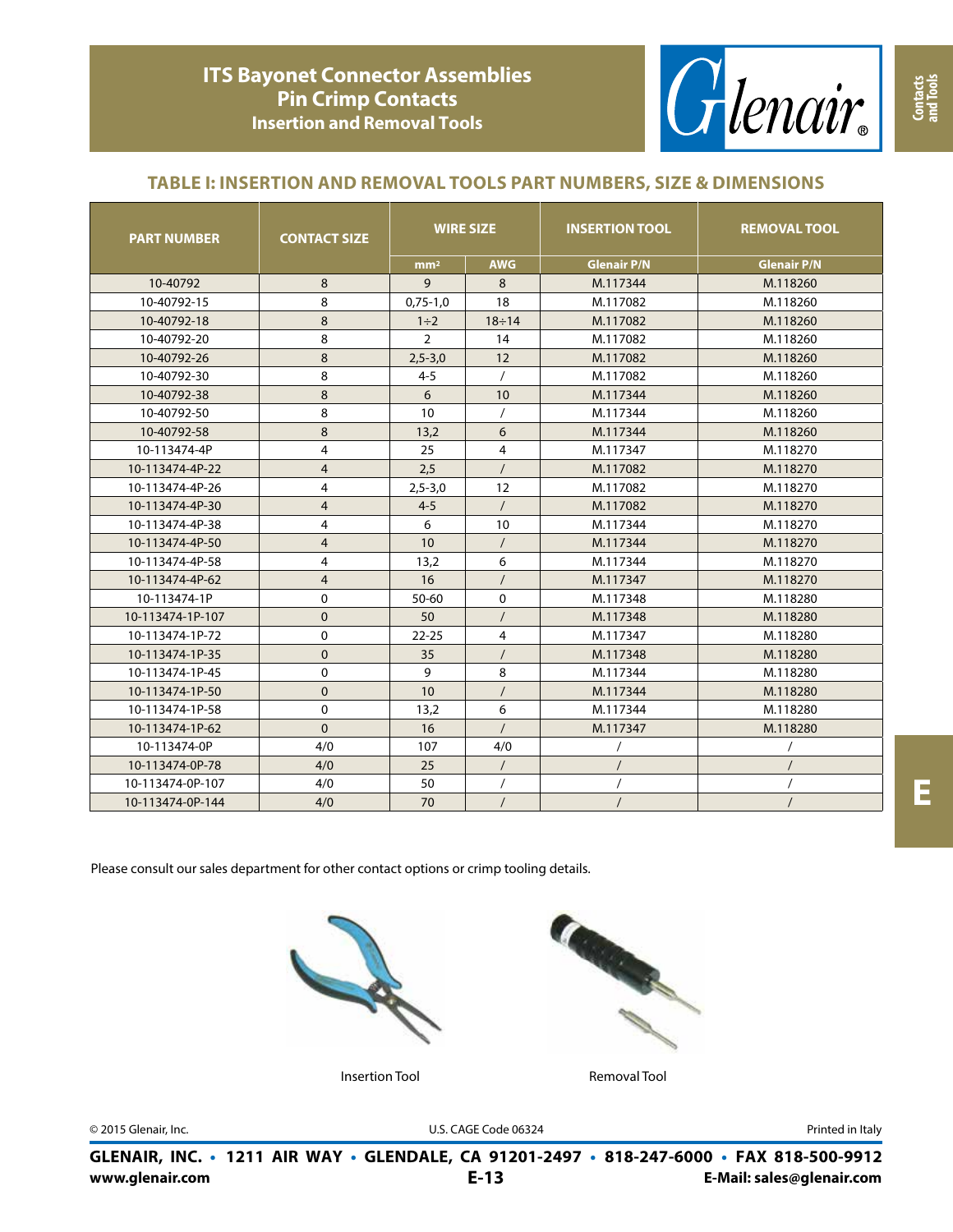

# **ITS Bayonet Connector Assemblies Socket Crimp Contacts Insertion and Removal Tools**

## **TABLE I: INSERTION AND REMOVAL TOOLS PART NUMBERS, SIZE & DIMENSIONS**

| <b>PART NUMBER</b> | <b>CONTACT</b><br><b>SIZE</b> | <b>WIRE SIZE</b> |            | <b>INSERTION TOOL</b> | <b>REMOVAL TOOL</b> | <b>GUIDE PIN</b> |
|--------------------|-------------------------------|------------------|------------|-----------------------|---------------------|------------------|
|                    |                               | mm <sup>2</sup>  | <b>AWG</b> | <b>Glenair P/N</b>    | <b>Glenair P/N</b>  |                  |
| 10-40520LC         | 20                            | $0,15-0,6$       | $26 - 20$  | M.117346              | M.118251            | M.125007         |
| 10-40588           | 18                            | $0,15-0,6$       | $26 - 20$  | M.117346              | M.118249            | M.125000         |
| 10-40552           | <b>16S</b>                    | $1 - 1, 5$       | $18 - 16$  | M.117083              | M.118250            | M.125001         |
| 10-40552-12        | <b>16S</b>                    | 0,6              | 20         | M.117083              | M.118250            | M.125001         |
| 10-40552-13        | <b>16S</b>                    | $0,15-0,6$       | $26 - 20$  | M.117346              | M.118250            | M.125001         |
| 10-40552-15        | <b>16S</b>                    | $0,75-1$         | 18         | M.117083              | M.118250            | M.125001         |
| 10-40552-20        | <b>16S</b>                    | $1 - 2$          | 14         | M.117083              | M.118250            | M.125001         |
| 10-40552-26        | <b>16S</b>                    | $2,5 - 3,0$      | 12         | M.117082              | M.118250            | M.125001         |
| 10-40556           | 16                            | $1 - 1, 5$       | $18 - 16$  | M.117083              | M.118250            | M.125001         |
| 10-40556-08        | 16                            | $0,15-0,2$       | $26 - 24$  | M.117346              | M.118250            | M.125001         |
| 10-40556-12        | 16                            | 0,6              | 20         | M.117083              | M.118250            | M.125001         |
| 10-40556-13        | 16                            | $0,15-0,6$       | $26 - 20$  | M.117346              | M.118250            | M.125001         |
| 10-40556-15        | 16                            | $0,75-1$         | 18         | M.117083              | M.118250            | M.125001         |
| 10-40556-20        | 16                            | $1 - 2$          | 14         | M.117083              | M.118250            | M.125001         |
| 10-40556-22        | 16                            | 2,5              | $\prime$   | M.117083              | M.118250            | M.125001         |
| 10-40556-26        | 16                            | $2,5 - 3,0$      | 12         | M.117082              | M.118250            | M.125001         |
| 10-40556-32        | 16                            | $\prime$         | $32 - 28$  | M.117083              | M.118250            | M.125001         |
| 10-40560           | 12                            | $2,5 - 3,0$      | 12         | M.117082              | M.118250            | M.125002         |
| 10-40560-12        | 12                            | 0,6              | 20         | M.117083              | M.118250            | M.125002         |
| 10-40560-15        | 12                            | $0,75-1$         | 18         | M.117083              | M.118250            | M.125002         |
| 10-40560-177       | 12                            | 1,5              | $18 - 16$  | M.117082              | M.118250            | M.125002         |
| 10-40560-20        | 12                            | $\overline{2}$   | 14         | M.117082              | M.118250            | M.125002         |
| 10-40560-22        | 12                            | 2,5              | $\prime$   | M.117082              | M.118250            | M.125002         |
| 10-40560-30        | 12                            | $4 - 5$          |            | M.117082              | M.118250            | M.125002         |
| 10-40560-30M       | 12                            | $\overline{4}$   | $\prime$   | M.117082              | M.118250            | M.125002         |
| 10-40560-38        | 12                            | 6                | 10         | M.117082              | M.118250            | M.125002         |

Please consult our sales department for other contact options or crimp tooling details.







© 2015 Glenair, Inc. U.S. CAGE Code 06324 Printed in Italy

**www.glenair.com E-Mail: sales@glenair.com GLENAIR, INC. • 1211 AIR WAY • GLENDALE, CA 91201-2497 • 818-247-6000 • FAX 818-500-9912 E-14**